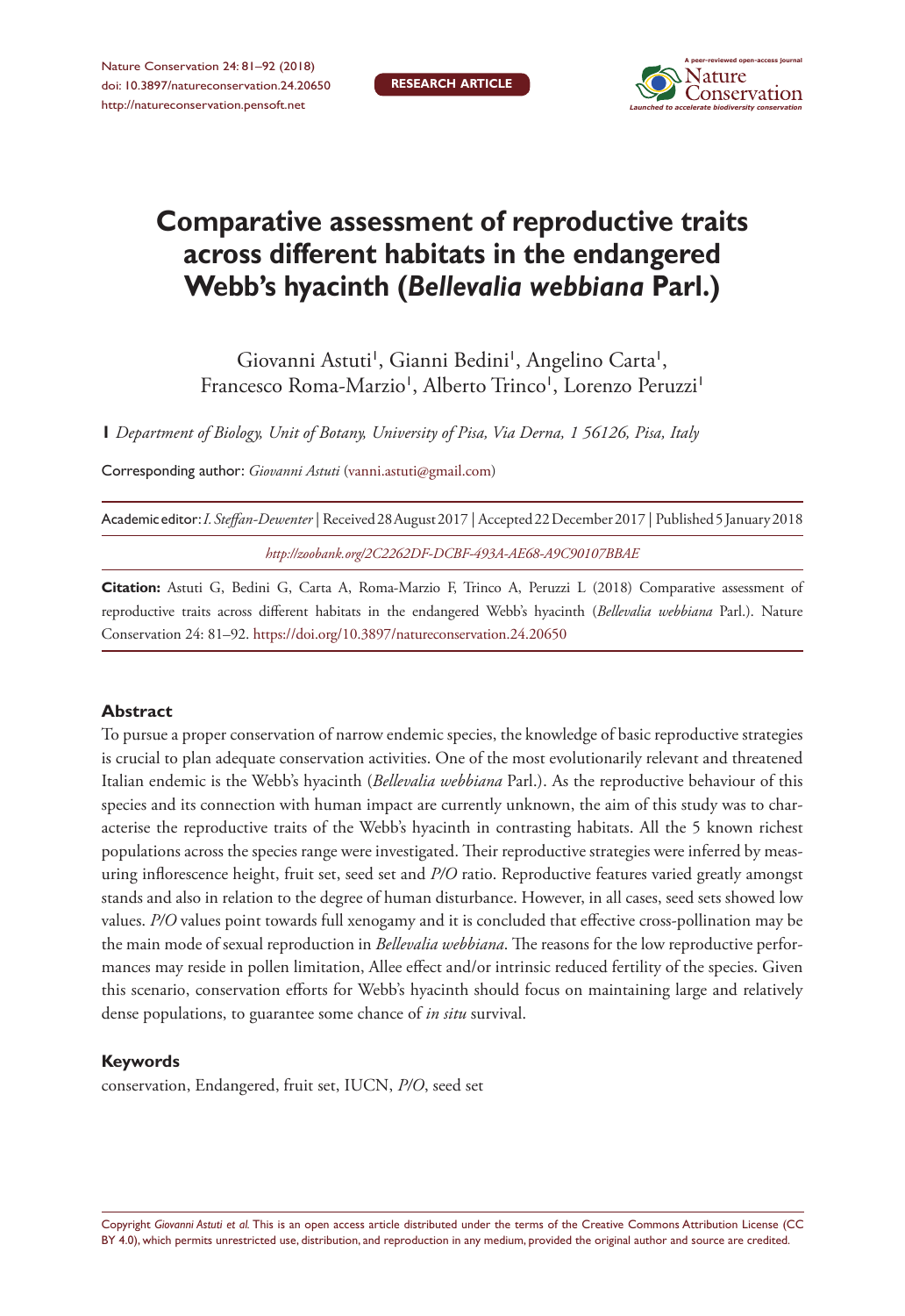## **Introduction**

The Mediterranean basin is a well-known biodiversity hotspot (Myers et al*.* 2000) where, unfortunately, native plant diversity is highly threatened by environmental changes, notably human-induced changes in land use (Lee et al. 1995, McKinney 2002, Rossi et al. 2013). Within this context, Italy hosts about one third of the animal and half of the European plant taxa (Rossi et al. 2013). Amongst these taxa, the endemics are of particular importance (Siljak-Yakovlev and Peruzzi 2012), representing in Italy about 19% of the total vascular flora (Peruzzi et al. 2014). To pursue a proper conservation of these species, especially the narrow endemics, the knowledge of basic reproductive strategies is crucial in planning adequate conservation activities (Rossi et al. 2016). Indeed, as witnessed by IUCN categories (IUCN 2017), persistence of plant populations is intimately connected to generation time, so that life history studies usually feature an integrated approach uniting demography, reproductive biology and genetics in order to assess the persistence of plant populations in ecosystems (Ohara et al. 2006). Dealing with sexual species, reproductive success can tell a lot about plants' survival and responses to stress factors. However, in many narrow endemics, the paucity of available material (e.g. low number of individuals and flowers, inaccessible sites etc.) does not allow proper insight into reproductive performances, which also require extensive field works in order to take into account all the possible environmental and biological factors. Due to this impediment, the knowledge of the breeding system of threatened species is at least the first step for understanding to which threats they can most be subjected (e.g. habitat fragmentation, pollen limitation, Allee effect etc.).

Amongst the numerous Italian narrow endemic plants, arguably one of the most evolutionarily relevant and threatened, is the Webb's hyacinth (*Bellevalia webbiana* Parl., Asparagaceae, monocots; Chiarugi 1949, Borzatti von Loewenstern et al. 2013, Astuti et al. 2017). According to Gestri et al. (2010), the range of this bulbous perennial herb is restricted to an area of pre-Apennines (100–700 m a.s.l.) in Tuscany and Emilia-Romagna (Central Italy), with two disjunct population groups. Typical habitats for Webb's hyacinth are open fields and meadows, wood margins, olive groves and vineyards; during the last century, Webb's hyacinth disappeared from several historical localities due to human settlements (Gestri et al. 2010). For these reasons, this species is currently listed in The IUCN Red List of Threatened Species as Endangered (EN A2c) (Peruzzi and Carta 2011). Despite these contributions providing important information on the species' distribution, habitat and systematics, many ecological aspects, including the reproductive behaviour, are still unknown.

As a first attempt to fill this gap of knowledge, the aim of the present study is to characterise for the first time the reproductive traits of Webb's hyacinth. These traits were evaluated in contrasting habitats marked by different degrees of direct human impact and representative of the species' range. Particularly, the following questions were addressed: 1) which is the breeding system of the species? 2) Are reproductive performances different amongst populations?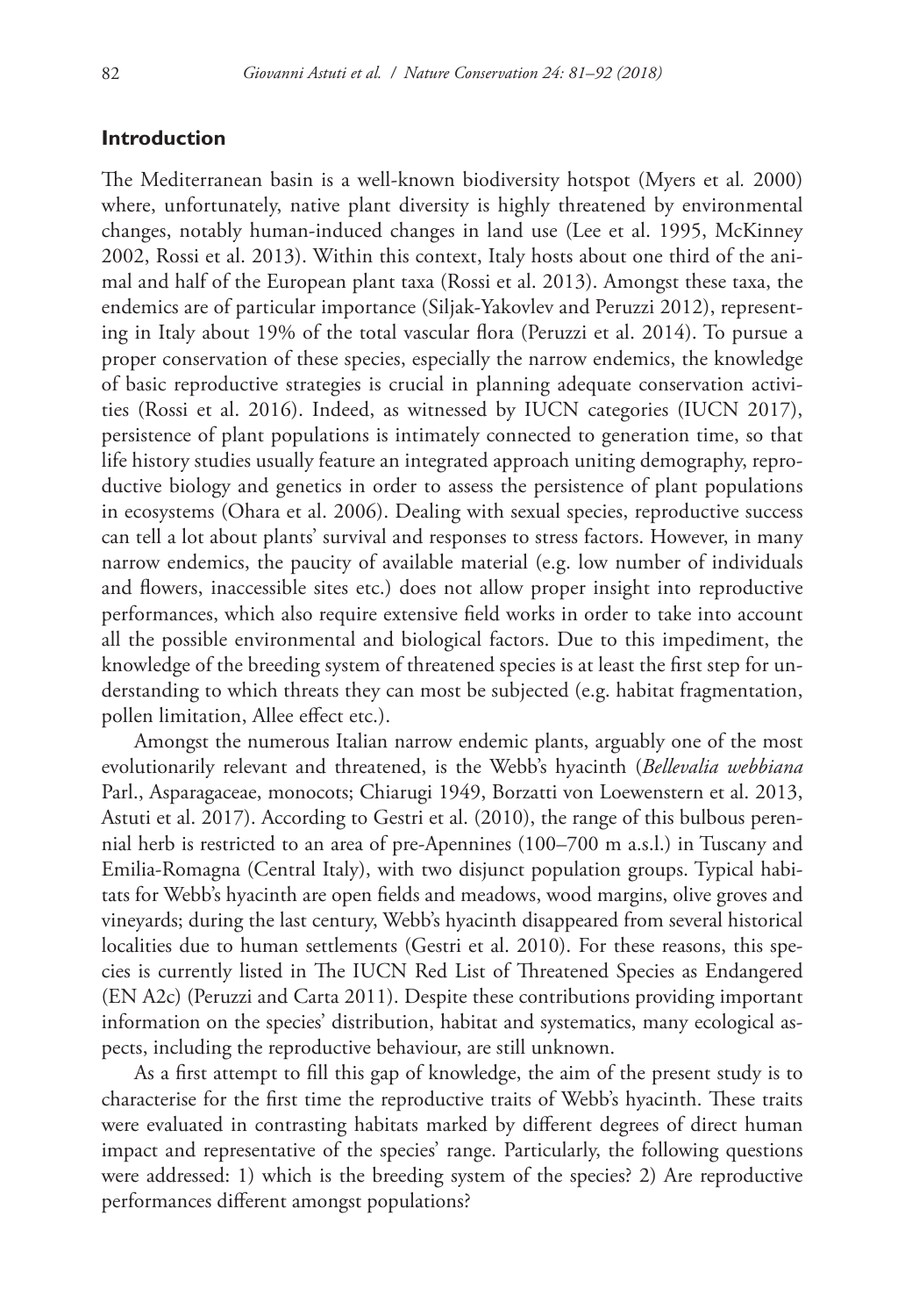## **Methods**

## **Sampling sites**

All the known richest populations of *Bellevalia webbiana* (five, each with *N* > 50 individuals) were included in the study (Table 1). These five populations also show different degrees and kinds of direct human impact: the habitat in Pratolino is an open olive grove near a much-frequented parking area, whose herbaceous-layer community is periodically cut. Uccellatoio represents a wood margin along a path, whose herbaceous layer is sporadically cut, but heavily dug by rooting of ungulates (especially wild boars). Tavarnuzze is an open herbaceous community surrounded by trees and shrubs and currently not managed by man. Faenza represents a wood margin along a path, within a private property (Apicoltura Lombardi), actively conserved by the owners. Finally, the population of Casola Valsenio occurs at the margins of a cultivated field. Despite the latter locality falling within the borders of the protected area "Parco Regionale della Vena del Gesso Romagnola", it certainly represents, together with Pratolino, one of the most humanly-impacted populations amongst those studied. The five study sites were visited three times during 2016: in February for a preliminary survey, in March for measuring and sampling inflorescences/flowers and in June for sampling fruits and seeds.

### **Plant traits**

On 10–15 randomly selected individuals per population (those sampled in March differing from those sampled in June), data were collected on a number of reproductive traits. The following activities were carried out directly in the field in March 2016: *(a)* measurement of inflorescence height (cm) and *(b)* counting of flower number per inflorescence. Both these parameters are known to positively affect pollinator visits and pollen load (Pyke 1981, Andersson and Iwasa 1996, Donnelly et al. 1998), as well as herbivory impact (Sletvold and Grindeland 2008) and pre-dispersal seed predation

| Population      | <b>Municipality, Province, Region</b>    | Coordinates  | Elevation (a.s.l.)  |  |
|-----------------|------------------------------------------|--------------|---------------------|--|
| Pratolino       | Vaglia, Florence, Tuscany                | 43.859745°N, | $464 \; \mathrm{m}$ |  |
|                 |                                          | 11.296976°E  |                     |  |
| Uccellatoio     |                                          | 43.859192°N, | $505 \text{ m}$     |  |
|                 | Vaglia, Florence, Tuscany                | 11.293367°E  |                     |  |
| Tavarnuzze      | Impruneta, Florence, Tuscany             | 43.720970°N, | $93 \text{ m}$      |  |
|                 |                                          | 11.226723°E  |                     |  |
| Faenza          | Faenza, Ravenna, Emilia-Romagna          | 44.276015°N. | $147 \text{ m}$     |  |
|                 |                                          | 11.811606°E  |                     |  |
| Casola Valsenio |                                          | 44.242883°N. | $316 \text{ m}$     |  |
|                 | Casola Valsenio, Ravenna, Emilia-Romagna | 11.671955°E  |                     |  |

**Table 1.** Studied populations of *Bellevalia webbiana*.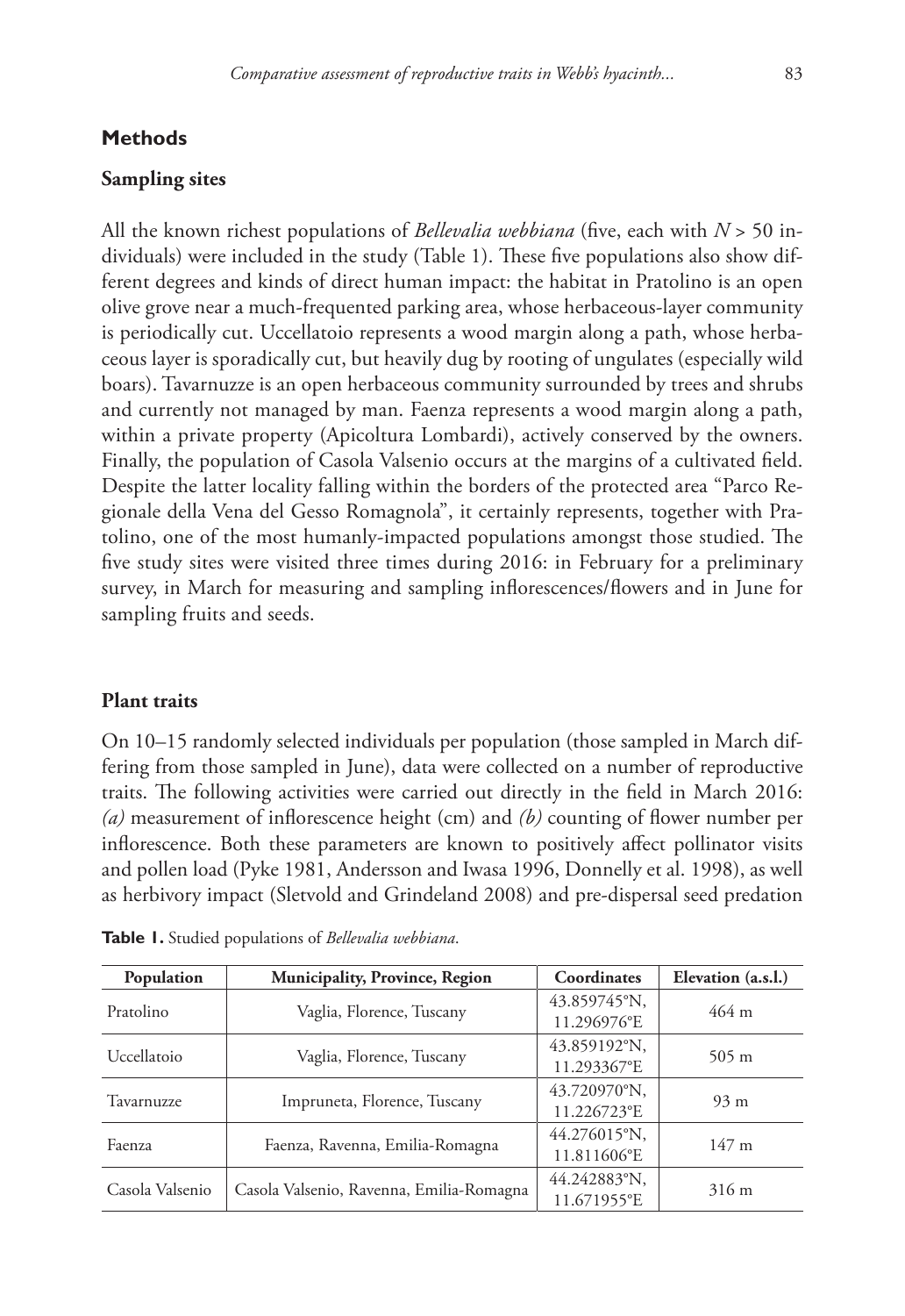(Brody et al. 1997). In addition, two flowers showing not-yet dehiscing anthers were collected per raceme and their anthers were conserved under ethanol:glycerol 3:1 (v/v) solution in 1 ml Eppendorf vials. In June 2016, the fruit number per inflorescence *(c)* was counted in the field. Then, for each raceme, two fruits were randomly collected and conserved in separate small paper bags.

Later, in the laboratory, the two sampled flowers per individual were used to determine: *(d)* the ovule number (*O*) per ovary and *(e)* the estimated pollen-grain number per flower (*P*). The two sampled fruits per individual were used to count the seed number *(f)*. In order to estimate the pollen-grain number per flower, the protocol reported by Galloni et al. (2007) was followed, with slight modifications (Astuti et al. 2017): all the six anthers of each sampled flower, still under ethanol:glycerol solution in 1 ml Eppendorf vials, were sonicated for 1 min at 14 kHz by means of a Sonoplus Ultrasonic Homogeniser GM 2070. Just before the sonication, a few small grains of solid leucobasic fuchsin were added to the solution, in order to allow the staining of the pollen-grain walls, for easier counting. During the sonication, the vials were maintained in ice to avoid excessive warming and also retained there for 20–30 seconds after the sonication. Then, 1µl of homogenised solution was collected with a micropipette and placed on a microscope slide for pollen-grain counting. Each microscope slide was fully counted three times and, based on these three replicates, a mean total number of pollen-grains per sample was obtained. The estimation of the total pollen-grains number per flower was obtained by multiplying this number by 1000.

Starting from the above cited parameters, the fruit set [*(c)*/mean *(b)* for each population) and the seed set [*(f)*/*(d)*] were calculated for each individual. These two parameters are useful measures of reproductive performances, especially if related to pollination activity (Aguilar et al. 2006). In those cases where the fruit number of a certain individual was higher than the mean flower number for its population, the fruit set was adjusted to 1 by default. Finally, for each individual, the *P/O* ratio (Cruden 1977) was calculated. The variation of this ratio is correlated to the breeding strategy of a given angiosperm species: the lower the value, the more the plant is autogamous and viceversa (Cruden 1977). In this case, this indirect method was adopted for assessing the breeding system due to relevant problems in flowers handling and manipulation (e.g. bagging experiments) in the field, due to their small size and unsuitable architecture.

#### **Statistics**

All the obtained data were analysed using PAST 3.14 software (Hammer et al. 2001, Hammer 2016). As all the considered variables were not normally distributed (after Shapiro-Wilk test) and lacked homogeneity of variance (after the Levene test), then the non-parametric Kruskal-Wallis test, complemented by Mann-Whitney pairwise comparison with Bonferroni correction, was used for comparing inflorescence height, number of flowers and number of fruits amongst populations. For the fruit set and seed set,  $\chi^2$  test was carried out. Only  $p$  values  $\leq 0.01$  have been considered significant.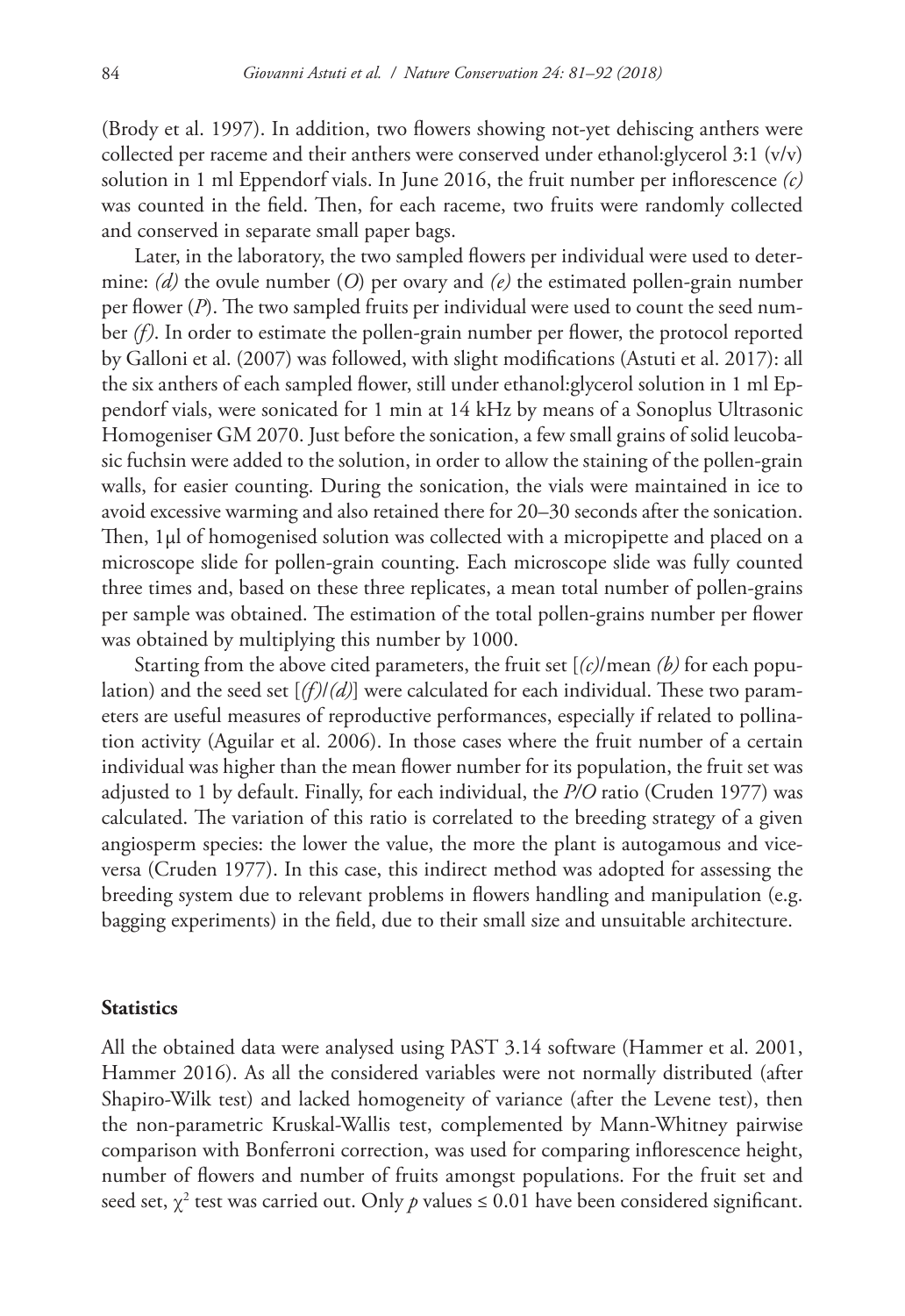|                           | Pratolino         | <b>Uccellatoio</b> | <b>Tavarnuzze</b> | Faenza            | Casola            |
|---------------------------|-------------------|--------------------|-------------------|-------------------|-------------------|
| Inflorescence height (cm) | $17.24 \pm 4.11$  | $24.85 \pm 8.02$   | $29.65 \pm 5.05$  | $51.84 \pm 21.73$ | $27.96 \pm 7.79$  |
| Number of flowers         | $44.13 \pm 10.06$ | $32.57 \pm 9.09$   | $40.60 \pm 12.47$ | $62.15 \pm 17.77$ | $33.60 \pm 6.58$  |
| Number of fruits          | $\Omega$          | $16.00 \pm 9.79$   | $13.93 \pm 7.59$  | $49 \pm 19.27$    | $16.53 \pm 11.07$ |
| Number of ovules          | 6                 | 6                  | 6                 | $5.93 \pm 0.26$   | 6                 |
| Number of estimated       | $28,261.90 \pm$   | $33,928.57 \pm$    | 21,130.95         | 28,965.52         | 23,000.71         |
| pollen grains             | 12,720.79         | 11,090.57          | ± 7,445.44        | ± 7,533.87        | ± 11,279.55       |
| Number of seeds           | $\Omega$          | $2.17 \pm 1.32$    | $2.20 \pm 1.45$   | $2.57 \pm 1.41$   | $2.33 \pm 1.12$   |
| <b>Fruit Set</b>          | $\Omega$          | $0.50 \pm 0.27$    | $0.34 \pm 0.19$   | $0.74 \pm 0.25$   | $0.47 \pm 0.26$   |
| <b>Seed Set</b>           | $\Omega$          | $0.36 \pm 0.16$    | $0.37 \pm 0.17$   | $0.43 \pm 0.19$   | $0.39 \pm 0.13$   |
| P/O                       | $4,710.42 \pm$    | $5,654.76 \pm$     | $3,521.82 \pm$    | $4.827.58 \pm$    | $3,833.32 \pm$    |
|                           | 2,120.05          | 1,848.35           | 1,240.96          | 1,255.59          | 1,880             |

**Table 2.** Reproductive parameters measured in the five studied populations of *Bellevalia webbiana*. The measurements are reported as mean value ± standard deviation.

## **Results**

All the measured values are summarised in Table 2. Generally, the Faenza population shows values of inflorescence height (Figure 1), flower number and fruit number (Figure 2) significantly higher (Mann-Whitney test with Bonferroni correction).

Some more complex relationships concerning statistical differences amongst populations were found for the estimated number of pollen-grains per flower (see also Figure 3) and, given that the ovule number remained almost constant, consequently also for *P/O* values (Table 2).

Due to heavy cutting of all the individuals of the Pratolino population before fructification time, the number of fruits and seeds produced there dropped to zero (Figures 3, 4).  $\chi^2$  revealed significant differences amongst the remaining four populations concerning the fruit set, whereas no significant differences concerning seed number and seed set were found (Figure 4).  $\chi^2$  test revealed significant differences in the fruit set for all the pairwise comparisons, except between Uccellatoio and Casola. The Faenza population showed the highest fruit set, whereas Tavarnuzze the lowest. In all the populations, the mean seed set value was below 0.5 (Table 2, Figure 4).

## **Discussion**

It was possible to highlight that, in *B. webbiana,* the ovule number is almost constant, with 2 ovules in a row for each of the three ovary locules. This confirms previous reports for the genus (Speta 1998). The *P/O* values of the studied populations, despite some differences (Table 2), all fall in a range of values reported by Cruden (1977) as typical of fully xenogamous species. In *Bellevalia,* the vegetative propagation was never reported (Feinbrun 1940, Speta 1998). However, in a plant coming from Casola Valsenio and cultivated in laboratory, the production of a small bulbil detaching from the main bulb was observed. Accordingly, *B. webbiana* can occasionally reproduce by means of vegetative propagation.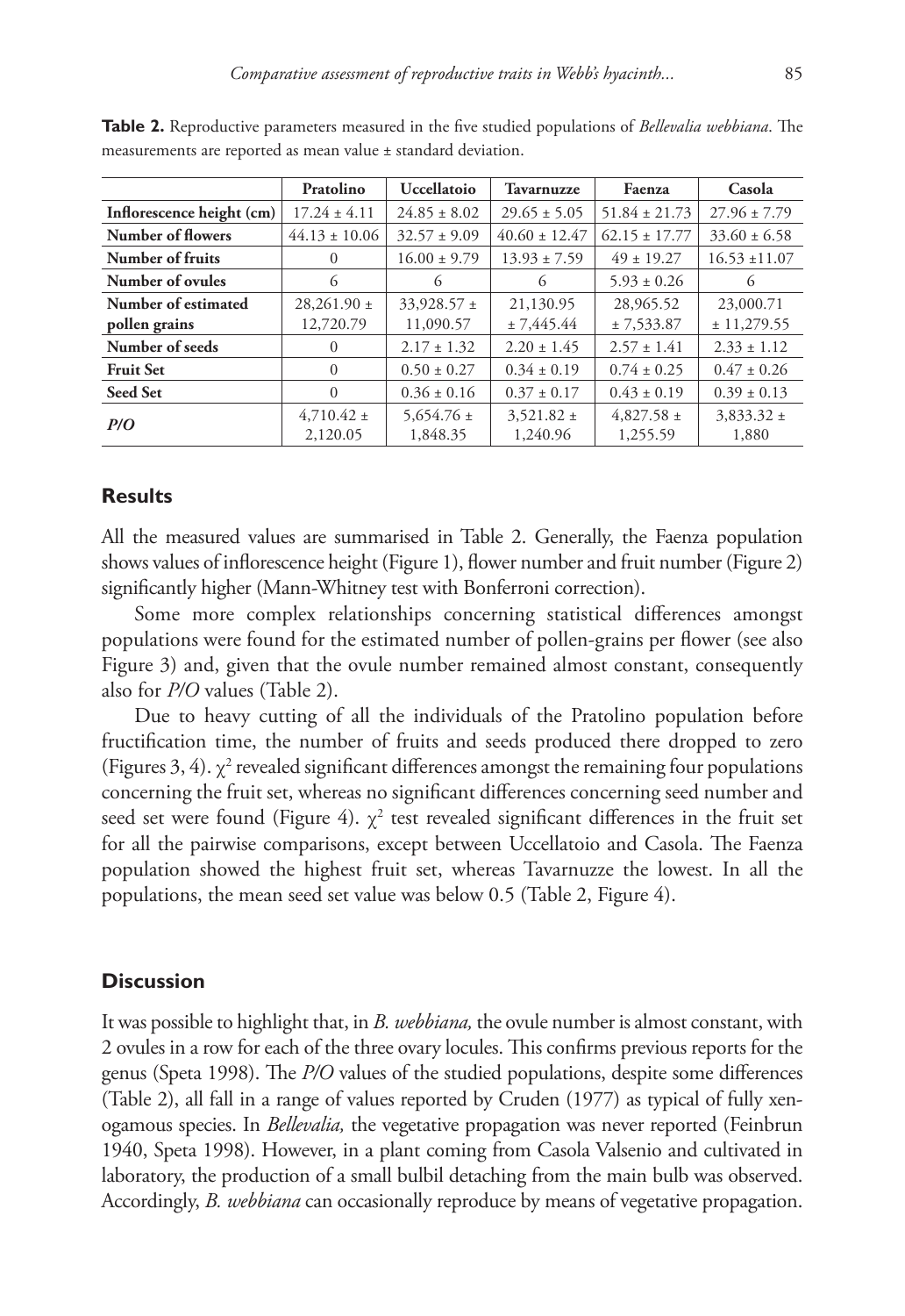

**Figure 1.** Boxplot of the inflorescence height (cm) in the studied *Bellevalia webbiana* populations. Different letters indicate statistically significant differences at 0.01 level.

The Faenza population, the only one actively conserved, shows several significant differences from other populations, concerning a higher reproductive effort (longer inflorescences with more flowers, more fruits and a higher fruit set; Figure 1, Table 2). This population is in close proximity to beehives and bees have been observed by the authors on Webb hyacinth's flowers during this research. However, despite the higher number of fruits produced and fruit set (Table 2, Figure 2), the seed set showed no significant differences compared to other populations (Tavarnuzze, Uccellatoio, Casola Valsenio; Figure 4). Although the effective contribution of bees in alleviating the possible pollen limitation was not quantified, the not-significantly higher reproductive success in this population may point towards other general problems, such as inbreeding depression or other intrinsic biological problems of the species.

On the other hand, there are the critical situations of Pratolino and Casola Valsenio. The reiterated periodical cutting in Pratolino population may easily explain the reduced size of inflorescences (Figure 1), due to lower nutrients stored in the bulb for the following year (Muller 1976, Werger and Huber 2006). Moreover, the cutting is, of course, the cause of the null reproductive outcome for this population. *Bellevalia webbiana* is perennial and long-living (a generation is estimated to be around 40 years by Gestri et al. 2010) and it is well known in literature that, in long-lived perennials, annual variation of reproductive success might be of minor importance (see, for instance, the study by Hoernemann et al. 2012 on *Muscari tenuiflorum* Tausch, a species from a genus phylogenetically close to *Bellevalia*). However, despite this, the reiterated reduction or absence of sexual reproduction might represent a relevant problem for the long-term survival of a species (Rathcke and Jules 1993). A general weakening of the individuals in the Casola Valsenio population may explain the slightly lower number of pollen-grains produced per flower (Figure 3). Indeed, still in 2010, this population was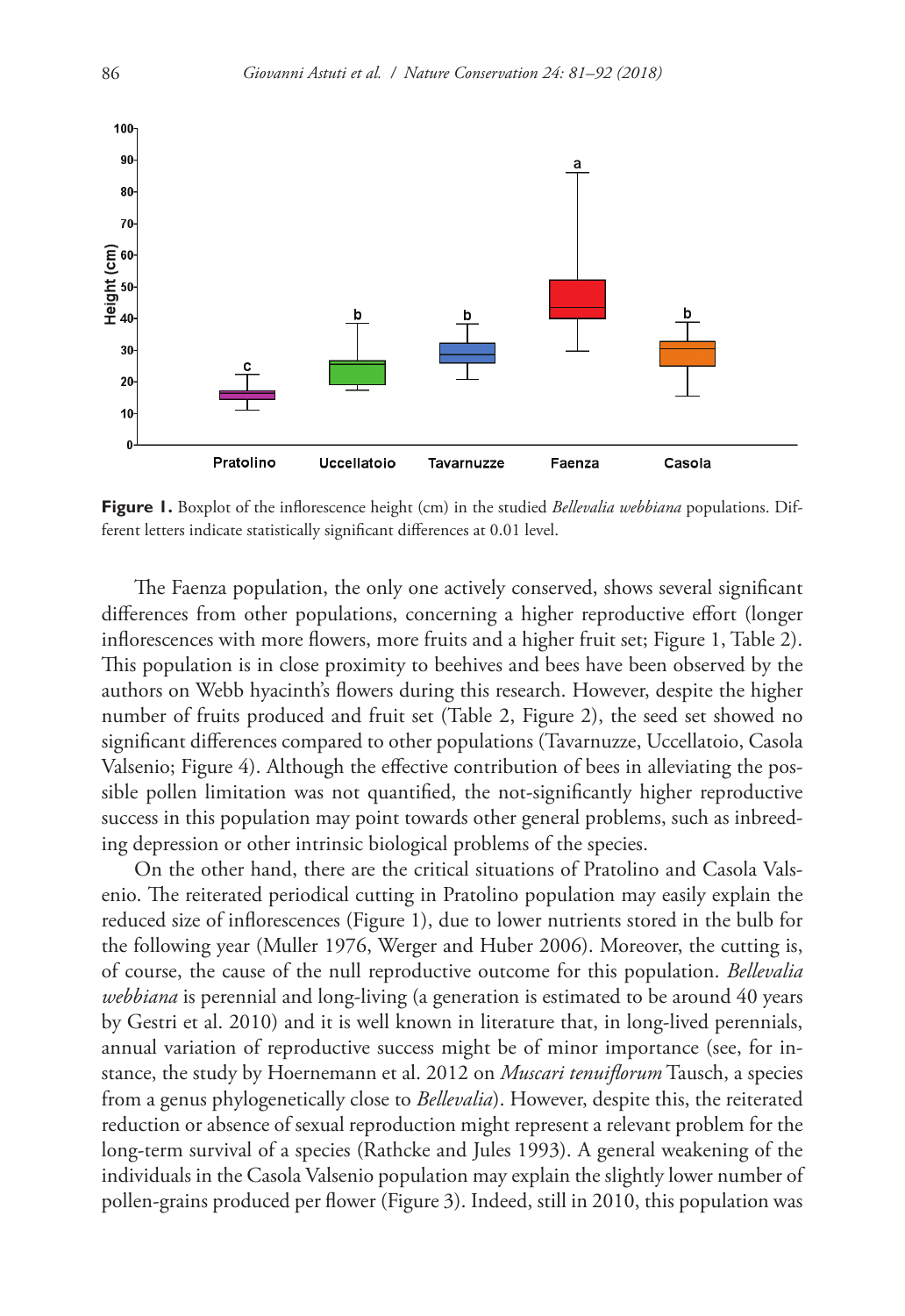

**Figure 2.** Box-chart of fruit set amongst the studied *Bellevalia webbiana* populations (confidence interval, 95%). Different letters indicate statistically significant differences at 0.01 level.



**Figure 3.** Boxplot of the estimated pollen grain number per flower in the studied *Bellevalia webbiana* populations. Different letters indicate statistically significant differences at 0.01 level.

made up of around 300 individuals (Gestri et al. 2010), but a very recent, improper, change in soil use decimated the population to a few tens of individuals at the margins and in-between the clumps of what is currently a ploughed field.

On the other hand, all the studied populations showed low seed set values in the 2016 flowering season (Figure 4). This result may point towards pollen limitation phenomena (Burd 1994). This appears likely, also considering the relatively early flowering period for this species, which often causes an unpredictable pollinator service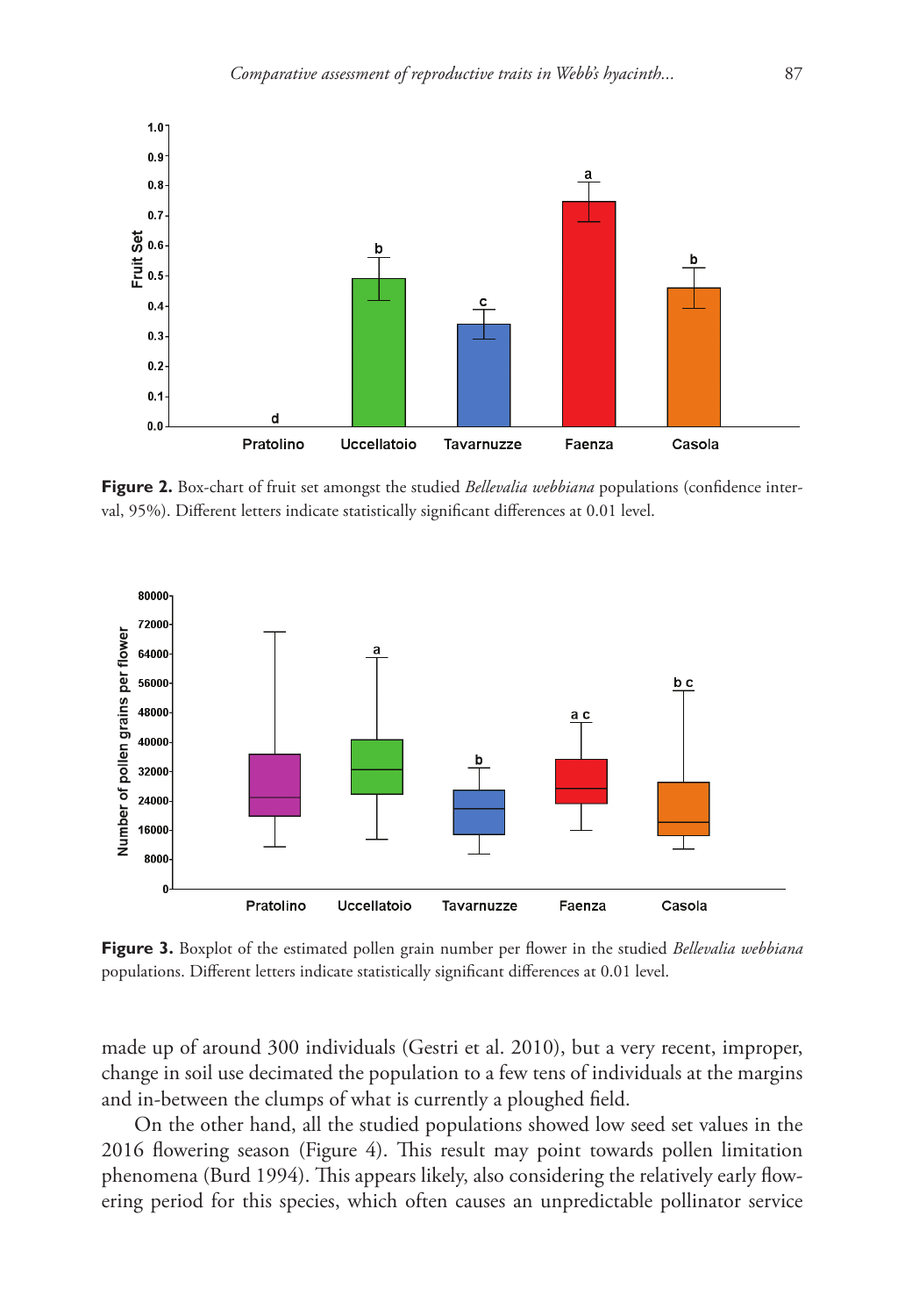

**Figure 4.** Box-chart of seed set in the studied *Bellevalia webbiana* populations (confidence interval, 95%). Different letters indicate statistically significant differences at 0.01 level.

(McCall and Primack 1992, Baker et al. 2000). Given that Webb's hyacinth seems xenogamous, it may also suffer some density-dependent fitness reduction, i.e. Allee effect (Courchamp 1999, Ashman et al. 2004), as observed in many other herbaceous entomophilous species (e.g. Kunin 1997, Schleuning et al. 2009, Hornemann et al. 2012). Another possible explanation for the low general reproductive performance is the occurrence of inbreeding depression due to isolation and fragmentation of the populations. Deleterious alleles, fixed by inbreeding depression, may easily cause abortion of fruits and/or seeds, especially during the earlier developmental stages (Wiens 1984, Rathcke and Jules 1993, Baker et al. 2000, Schleuning et al. 2007), or cause the production of low-quality pollen (Ashman et al. 2004). These phenomena could even more markedly affect the reproductive performance of smaller populations other than the five studied here, which are the richest currently known in terms of number of individuals. It is also noteworthy to state that the polyploid origin of this species is well documented (Chiarugi 1949, Borzatti von Loewenstern et al. 2013 and literature cited therein), so that intrinsic fertility problems for the Webb's hyacinth, due to its peculiar genomic constitution cannot be excluded. It is indeed well known that polyploidy can significantly reduce fertility in sexual reproduction (Levin 2002). Despite this, Capineri et al. (1979) documented for this species a regular meiosis with bivalents formation and this may lend support to different explanations for the low seed set (e.g. pollen limitation and/or Allee effect).

This study was conducted within a single year, providing thus a partial view of the reproductive behaviour of the species and its connection with human impact. However, these preliminary results already pointed towards urgent conservation issues, as habitat deterioration in several populations is progressing very rapidly. Given this scenario, conservation efforts for Webb's hyacinth should be devoted to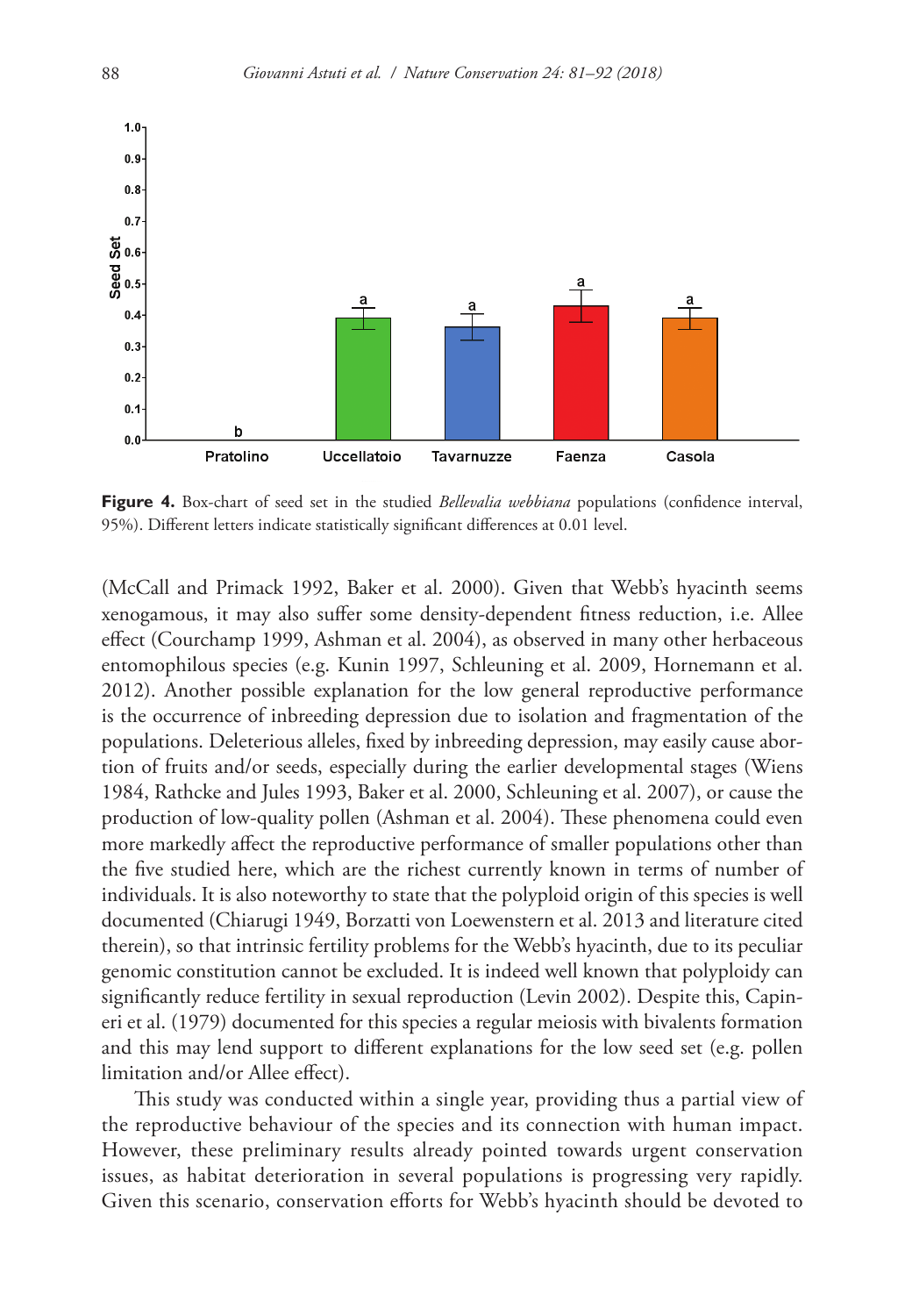maintain large and relatively dense populations, in order to guarantee some chance of *in situ* survival. The direct human impact on the sites (e.g. cutting etc.) should be allowed only after the seed dispersal, as this seems the prevalent reproductive method available to this species.

Further studies are necessary in order to check the reproductive performances in the medium-long period and to experimentally verify the hypotheses of possible (co-) occurrence of pollen limitation, Allee effect and/or intrinsic fertility problems of the species. In addition, it will also be useful to investigate the vegetative traits of Webb's hyacinth in relation to (especially human-induced) environmental changes. In the meantime, active *ex situ* conservation protocols have been established, by means of seeds stored in the Pisa Germplasm Bank (Italy) and in the Millennium Seed Bank, Kew Gardens (London, UK), complemented by propagation and cultivation in the Botanic Garden of the University of Pisa.

## **Acknowledgements**

Mauro Lombardi from "Apicoltura Lombardi" is gratefully acknowledged, for logistic help and permission to work within his properties. We also thank the Director of the "Parco Regionale della Vena del Gesso Romagnola", for his support and permission to carry out this study. This work was funded by the "Progetto di Ricerca di Ateneo" (PRA) of the University of Pisa, under grant number PRA\_2016\_1.

### **References**

- Aguilar R, Ashworth L, Galetto L, Aizen MA (2006) Plant reproductive susceptibility to habitat fragmentation: review and synthesis through a meta-analysis. Ecology Letters 9: 968–980. <https://doi.org/10.1111/j.1461-0248.2006.00927.x>
- Andersson M, Iwasa Y (1996) Sexual selection. Trends in Ecology and Evolution 11: 53–58. [https://doi.org/10.1016/0169-5347\(96\)81042-1](https://doi.org/10.1016/0169-5347(96)81042-1)
- Ashman T, Knight TM, Steets JA, Amarasekare P, Burd M, Campbell DR, Dudash MR, Johnston MO, Mazer SJ, Mitchell RJ, Morgan MT, Wilson WG (2004) Pollen limitation of plant reproduction: ecological and evolutionary causes and consequences. Ecology 85(9): 2408–2421. <https://doi.org/10.1890/03-8024>
- Astuti G, Brullo S, Domina G, El Mokni R, Giordani T, Peruzzi L (2017) Phylogenetic relationships among tetraploid species of *Bellevalia* (Asparagaceae) endemic to south central Mediterranean. Plant Biosystems 151(6): 1120–1128. [https://doi.org/10.1080/112635](https://doi.org/10.1080/11263504.2017.1320308) [04.2017.1320308](https://doi.org/10.1080/11263504.2017.1320308)
- Astuti G, Roma-Marzio F, D'Antraccoli M, Bedini G, Carta A, Sebastiani F, Bruschi P, Peruzzi L (2017) Conservation biology of the last Italian population of *Cistus laurifolius* (Cistaceae): demographic structure, genetics and reproductive success. Nature Conservation 22: 169–190.<https://doi.org/10.3897/natureconservation.22.19809>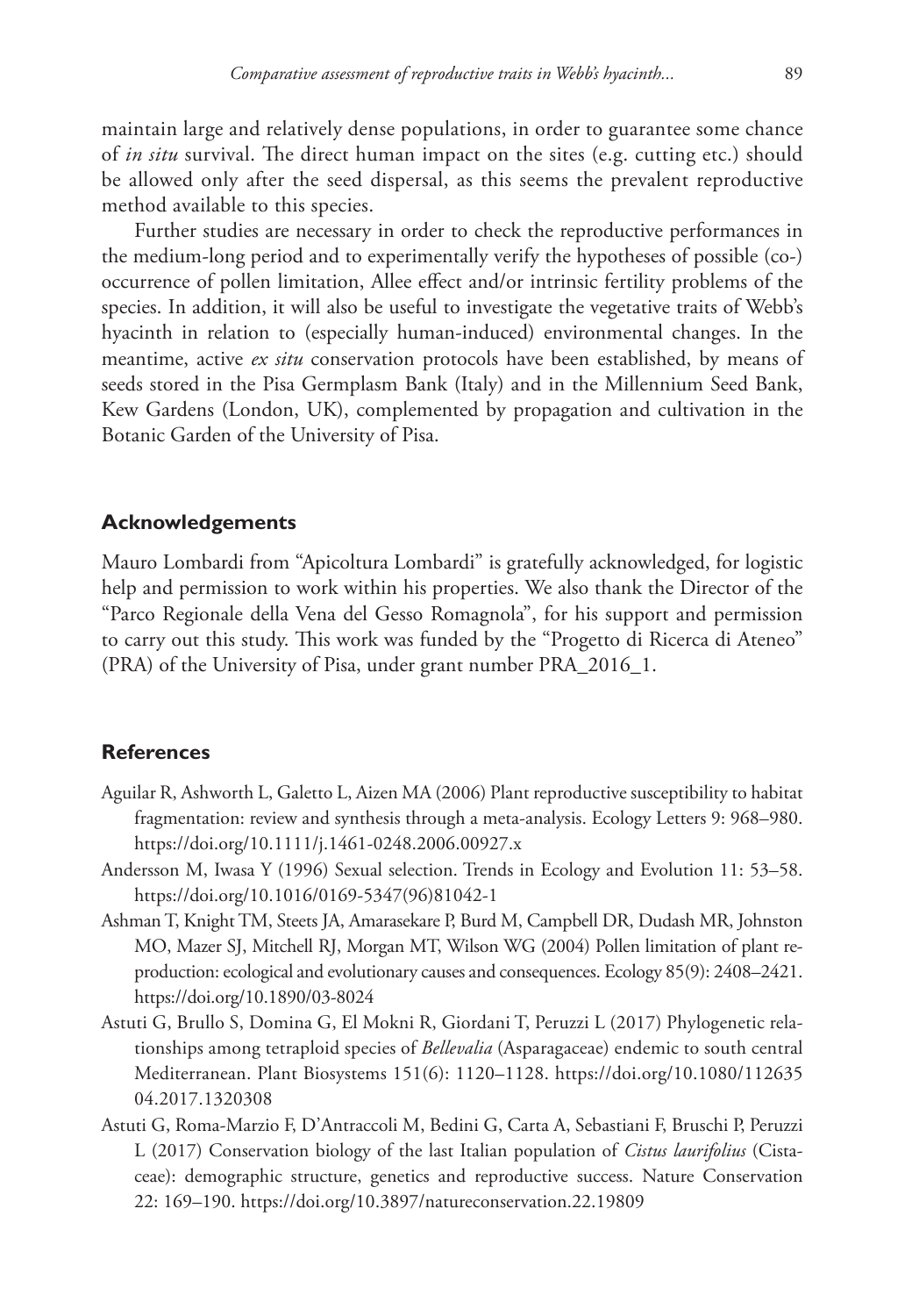- Baker AM, Barrett SCH, Thompson JD (2000) Variation of pollen limitation in the early flowering Mediterranean geophytes *Narcissus assoanus* (Amaryllidaceae). Oecologia 124: 529–535. <https://doi.org/10.1007/s004420000417>
- Barrios-García MN, Ballari SA (2012) Impact of wild boar (*Sus scrofa*) in its introduced and native range: a review. Biological Invasions 14: 2283–2300. [https://doi.org/10.1007/](https://doi.org/10.1007/s10530-012-0229-6) [s10530-012-0229-6](https://doi.org/10.1007/s10530-012-0229-6)
- Borzatti von Loewenstern A, Giordani T, Astuti G, Andreucci A, Peruzzi L (2013) Phylogenetic relationship of Italian *Bellevalia* species (Asparagaceae), inferred from morphology, karyology and molecular systematics. Plant Biosystems 147: 776–787. [https://doi.org/10.1080/](https://doi.org/10.1080/11263504.2013.829884) [11263504.2013.829884](https://doi.org/10.1080/11263504.2013.829884)
- Brody AK, Mitchell RJ (1997) Effects of experimental manipulation of inflorescence size on pollination and predispersal seed predation in the hummingbird-pollinated plant *Ipomopsis aggregata*. Oecologia 110: 86–94.<https://doi.org/10.1007/s004420050136>
- Burd M (1994) Bateman's principle and plant reproduction: the role of pollen limitation in fruit and seed set. Botanical Review 60(1): 83–139. <https://doi.org/10.1007/BF02856594>
- Capineri R, D'Amato G, Marchi P (1979) Numeri Cromosomici per la Flora Italiana: 534–583. Informatore Botanico Italiano 10(3)(1978): 421–465.
- Chiarugi A (1949) Saggio di una revisione cito-sistematica della flora italiana I Il tetraploidismo della *Bellevalia webbiana* Parl e il suo diritto di cittadinanza nella flora italiana. Caryologia 1(3): 362–376. <https://doi.org/10.1080/00087114.1949.10797519>
- Courchamp F, Clutton-Brock T, Grenfell B (1999) Inverse density dependence and the Allee effect. Trends in Ecology and Evolution 10: 405–410. [https://doi.org/10.1016/S0169-](https://doi.org/10.1016/S0169-5347(99)01683-3) [5347\(99\)01683-3](https://doi.org/10.1016/S0169-5347(99)01683-3)
- Cruden RW (1977) Pollen-ovule ratio: a conservative indicator of breeding systems in flowering plants. Evolution 31(1): 32–46.<https://doi.org/10.1111/j.1558-5646.1977.tb00979.x>
- Donnelly SE, Lortie CJ, Aarsen LW (1998) Pollination in *Verbascum thapsus* (Scrophulariaceae): the advantage of being tall. American Journal of Botany 85: 1618–1625. <https://doi.org/10.2307/2446490>
- Feinbrun N (1940) A monographic study on the genus *Bellevalia* Lapeyr (karyology, taxonomy, geography) (continued). Palestine Journal of Botany 1(4): 336–409.
- Galloni M, Podda L, Vivarelli D, Cristofolini G (2007) Pollen presentation, pollen-ovule ratios, and other reproductive traits in Mediterranean Legumes (Fam Fabaceae - Subfam Faboideae). Plant Systematics and Evolution 266: 147–164.<https://doi.org/10.1007/s00606-007-0526-1>
- Gestri G, Alessandrini A, Sirotti N, Carta A, Peruzzi L (2010) Contributo alla conoscenza della flora vascolare endemica di Toscana ed aree contermini 2 *Bellevalia webbiana* Parl (Asparagaceae). Informatore Botanico Italiano 42: 449–455.
- Hammer Ø (2016) PAST version 3.14.<http://folkuiono/ohammer/past/>
- Hammer Ø, Harper DAT, Ryan PD (2001) PAST: Paleontological statistics software package for education and data analysis. Palaeontologia Electronica 4: 1–9.
- Hornemann G, Weiss G, Durka W (2012) Reproductive fitness, population size and genetic variation in *Muscari tenuiflorum* (Hyacinthaceae): the role of temporal variation. Flora 207: 736–743.<https://doi.org/10.1016/j.flora.2012.07.005>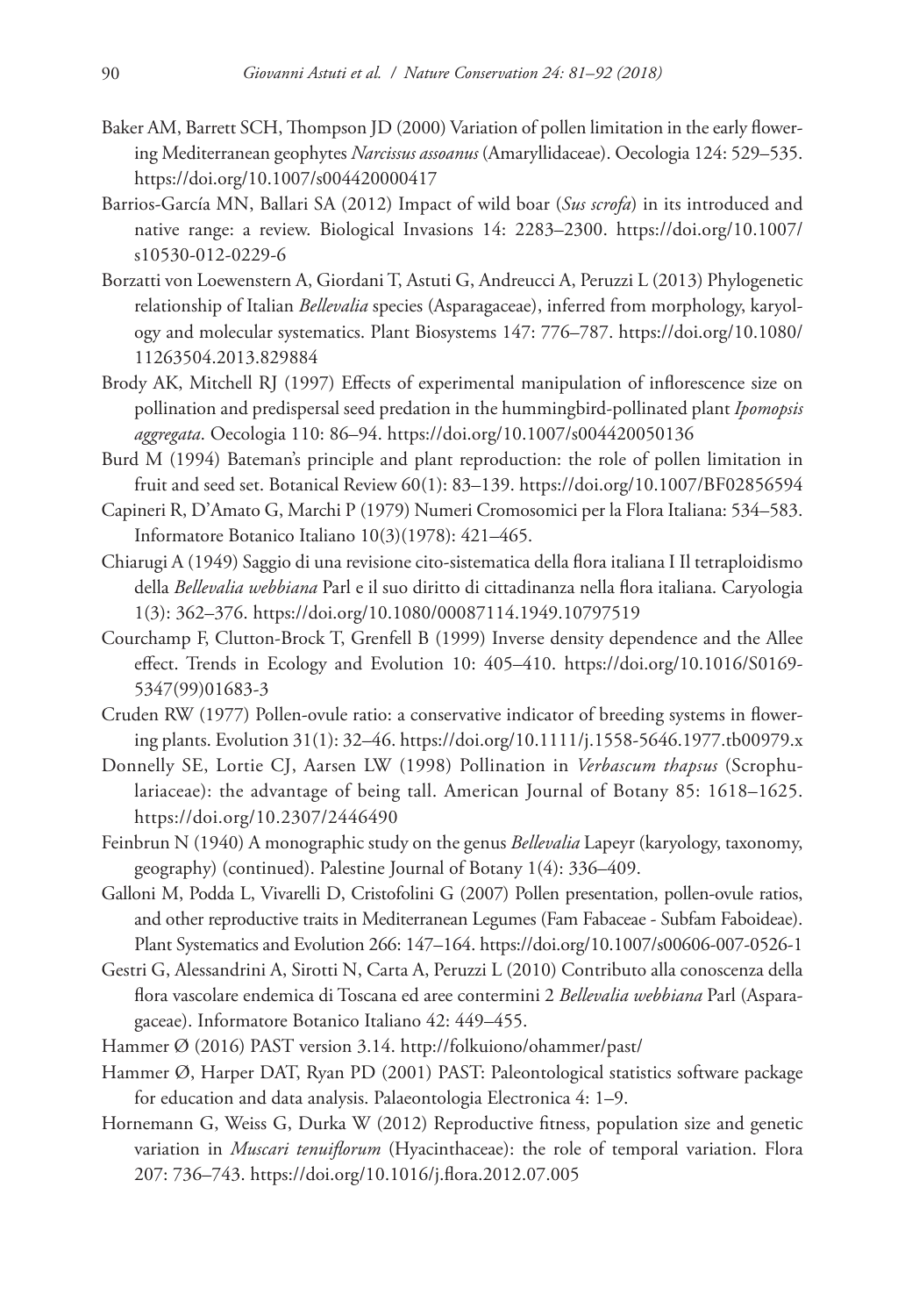- IUCN (2017) Guidelines for using the IUCN red list categories and criteria. Version 13. Prepared by the Standards and petitions Subcommittee. [http://cmsdocs.s3.amazonaws.com/](http://cmsdocs.s3.amazonaws.com/RedListGuidelines.pdf) [RedListGuidelines.pdf](http://cmsdocs.s3.amazonaws.com/RedListGuidelines.pdf)
- Levin DA (2002) The role of chromosomal change in plant evolution. University Press, Oxford, 240 pp.
- Lee H, Carr JL, Lankerani A (1995) Human disturbance and natural habitat: a biome level analysis of a global data set. Biodiversity and Conservation 4: 128–155. [https://doi.org/10.1007/](https://doi.org/10.1007/BF00137781) [BF00137781](https://doi.org/10.1007/BF00137781)
- Kunin WE (1997) Population size and density effects in pollination: pollinators foraging and plant reproductive success in experimental arrays of *Brassica kaber*. Journal of Ecology 85: 225–234.<https://doi.org/10.2307/2960653>
- McCall C, Primack RB (1992) Influence of flower characteristics, weather, time of day and season on insect visitation rates in three plant communities. American Journal of Botany 79: 434–442.<https://doi.org/10.2307/2445156>
- McKinney ML (2002) Urbanization, Biodiversity, and Conservation. BioScience 52(10): 883–890. [https://doi.org/10.1641/0006-3568\(2002\)052\[0883:UBAC\]2.0.CO;2](https://doi.org/10.1641/0006-3568(2002)052%5B0883:UBAC%5D2.0.CO;2)
- Muller RN (1978) The phenology, growth and ecosystem dynamics of *Erythronium americanum* in the northern hardwood forest. Ecological Monograph 48: 1–20.<https://doi.org/10.2307/2937357>
- Myers N, Mittermeier RA, Mittermeier CG, da Fonseca GAB, Kent J (2000) Biodiversity hotspots for conservation priorities. Nature 403: 853–858.<https://doi.org/10.1038/35002501>
- Ohara M, Tomimatsu H, Takeda T, Kawano S (2006) Importance of life history studies for conservation of fragmented populations: a case study of the understory herb, *Trillium camschatcense*. Plant Species Biology 21: 1–12.<https://doi.org/10.1111/j.1442-1984.2006.00145.x>
- Peruzzi L, Carta A (2011) *Bellevalia webbiana*. The IUCN Red List of Threatened Species 2011: eT195349A8957996.<http://dxdoiorg/102305/IUCNUK2011-2RLTST195349A8957996en>
- Peruzzi L, Conti F, Bartolucci F (2014) An inventory of vascular plants endemic to Italy. Phytotaxa 168(1): 1–75. <https://doi.org/10.11646/phytotaxa.168.1.1>
- Pyke GH (1981) Effects of inflorescence height and number of flowers per inflorescence on fruit-set in waratahs (*Telopea speciosissima*). Australian Journal of Botany 29: 419–424. <https://doi.org/10.1071/BT9810419>
- Rathcke BJ, Jules ES (1993) Habitat fragmentation and plant-pollinator interaction. Current Science 65(3): 273–277.
- Rossi G, Montagnani C, Gargano D, Peruzzi L, Abeli T, Ravera S, Cogoni A, Fenu G, Magrini S, Gennai M, Foggi B, Wagensommer RP, Venturella G, Blasi C, Raimondo FM, Orsenigo S (2013) Lista Rossa della Flora Italiana 1 Policy Species e altre specie minacciate. Comitato Italiano IUCN e Ministero dell'Ambiente e della Tutela del Territorio e del Mare, Roma, 1–58.
- Rossi G, Orsenigo S, Montagnani C, Fenu G, Gargano D, Peruzzi L, Wagensommer RP, Foggi B, Bacchetta G, Domina G, Conti F, Bartolucci F, Gennai M, Ravera S, Cogoni A, Magrini S, Gentili R, Castello M, Blasi C, Abeli T (2016) Is legal protection enough to ensure plant conservation? Italian red lists as a case study. Oryx 50(3): 431–436. <https://doi.org/10.1017/S003060531500006X>